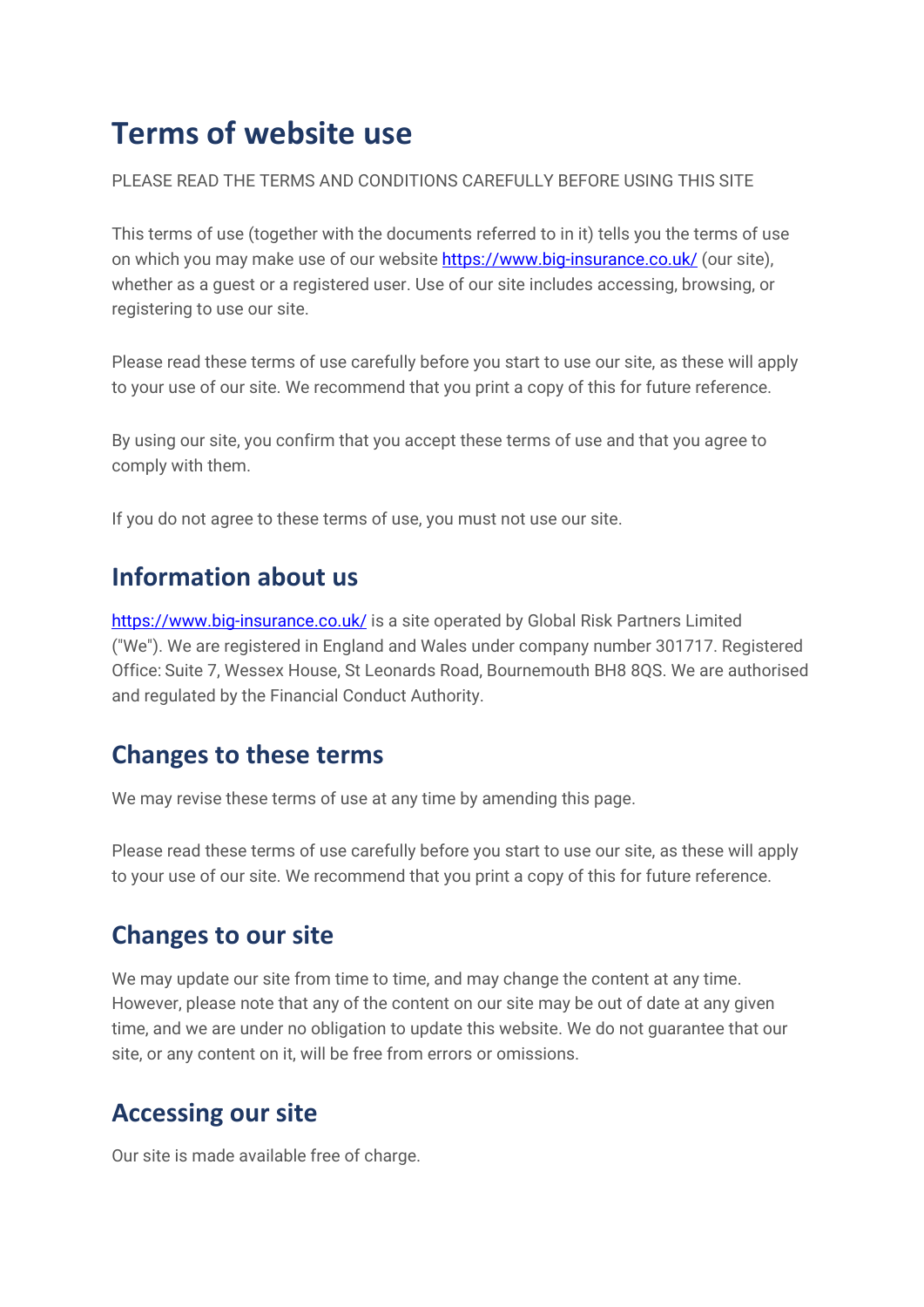We do not guarantee that our site, or any content on it, will always be available or be uninterrupted. Access to our site is permitted on a temporary basis. We may suspend, withdraw, discontinue or change all or any part of our site without notice. We will not be liable to you if for any reason our site is unavailable at any time or for any period.

You are responsible for making all arrangements necessary for you to have access to our site.

You are also responsible for ensuring that all persons who access our site through your internet connection are aware of these terms of use and other applicable terms and conditions, and that they comply with them.

# **Intellectual property rights**

We are the owner or the licensee of all intellectual property rights in our site, and in the material published on it. Those works are protected by copyright laws and treaties around the world. All such rights are reserved. You may print off one copy, and may download extracts, of any page(s) from our site for your personal use and you may draw the attention of others within your organisation to content posted on our site.

You must not modify the paper or digital copies of any materials you have printed off or downloaded in any way, and you must not use any illustrations, photographs, video or audio sequences or any graphics separately from any accompanying text.

Our status (and that of any identified contributors) as the authors of content on our site must always be acknowledged. You must not use any part of the content on our site for commercial purposes without obtaining a license to do so from us or our licensors.

If you print off, copy or download any part of our site in breach of these terms of use, your right to use our site will cease immediately and you must, at our option, return or destroy any copies of the materials you have made.

## **No reliance on information**

The content on our site is provided for general information only. It is not intended to amount to advice on which you should rely. You must obtain professional or specialist advice before taking, or refraining from, any action on the basis of the content on our site.

Although we make reasonable efforts to update the information on our site, we make no representations, warranties or guarantees, whether express or implied, that the content on our site is accurate, complete or up-to-date.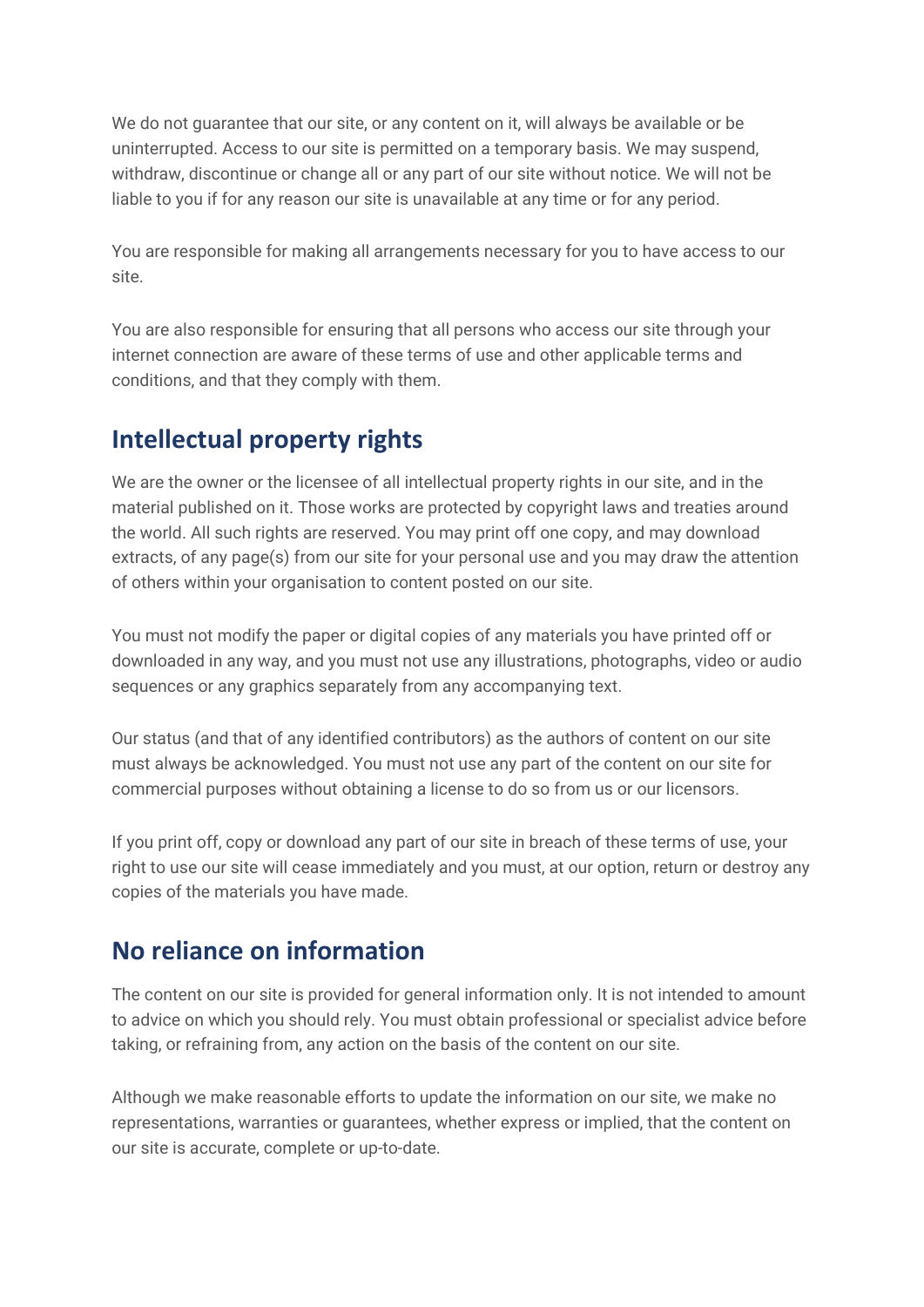# **Limitation of our liability**

Nothing in these terms of use excludes or limits our liability for death or personal injury arising from our negligence, or our fraud or fraudulent misrepresentation, or any other liability that cannot be excluded or limited by English law.

To the extent permitted by law, we exclude all conditions, warranties, representations or other terms which may apply to our site or any content on it, whether express or implied.

If you are a business user, please note that in particular, we will not be liable for:

- loss of profits, sales, business, or revenue;
- business interruption;
- loss of anticipated savings;
- loss of business opportunity, goodwill or reputation; or
- any indirect or consequential loss or damage.

If you are a consumer user, please note that we only provide our site for domestic and private use. You agree not to use our site for any commercial or business purposes, and we have no liability to you for any loss of profit, loss of business, business interruption, or loss of business opportunity.

We will not be liable for any loss or damage caused by a virus, distributed denial-of-service attack, or other technologically harmful material that may infect your computer equipment, computer programs, data or other proprietary material due to your use of our site or to your downloading of any content on it, or on any website linked to it.

We assume no responsibility for the content of websites linked on our site. Such links should not be interpreted as endorsement by us of those linked websites. We will not be liable for any loss or damage that may arise from your use of them.

## **Viruses**

We do not guarantee that our site will be secure or free from bugs or viruses. You are responsible for configuring your information technology, computer programmes and platform in order to access our site. You should use your own virus protection software.

You must not misuse our site by knowingly introducing viruses, trojans, worms, logic bombs or other material which is malicious or technologically harmful. You must not attempt to gain unauthorised access to our site, the server on which our site is stored or any server, computer or database connected to our site. You must not attack our site via a denial-ofservice attack or a distributed denial-of service attack. By breaching this provision, you